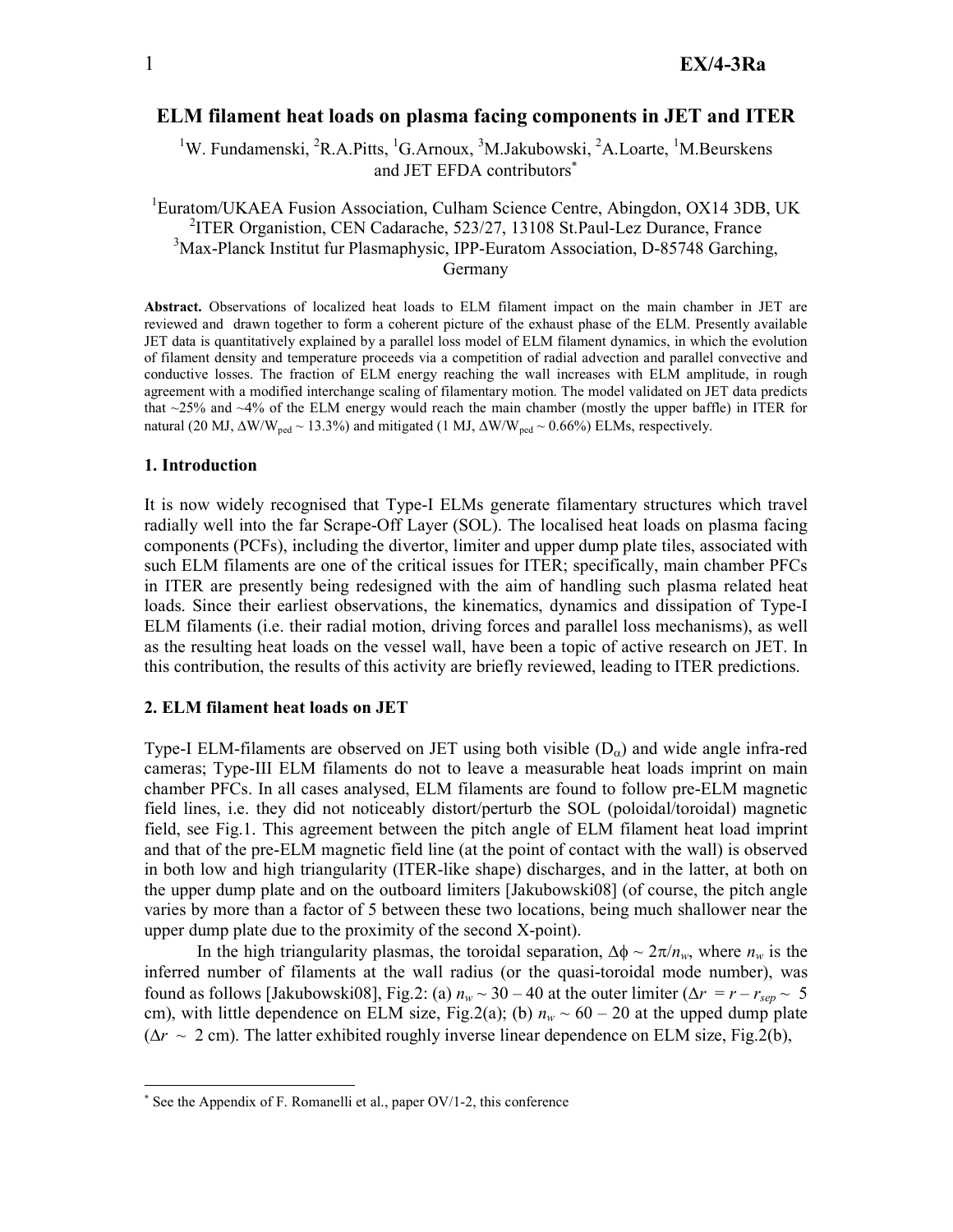$$
n_{w} \approx 6 \left( \frac{\Delta W_{ELM}}{W_{ped}} \right)^{-1} \tag{1}
$$

albeit, due to a significant scatter in  $n_w$  for a given  $\Delta W_{ELM}$ , it should be treated with some caution. In both cases, the relative width,  $\delta\theta/\Delta\theta$ , is roughly independent of ELM size, with an average value of  $\delta\theta/\Delta\theta \sim 0.6 \pm 0.2$  at the upper dump plates and  $\sim 0.8 \pm 0.2$  at the outer limiters. The observed range of toroidal mode numbers is somewhat higher than predicted by the linear MHD (Peeling-Ballooning) model of the ELM instability, in which modes with  $n<sub>0</sub>$  ~  $5 - 20$  are most unstable, suggesting break-up of initial ELM filaments into a few  $(\sim 3)$  smaller fragments in the SOL, i.e. before hitting the wall; such fragmentation of a filament into roughly three smaller pieces is consistent with recent numerical simulations of interchange driven filamentary structures [Garcia06]. Accepting the P-B prediction of the initial number of filaments, *n*<sup>0</sup>, one may then postulate that  $n_w/n_0 \sim 3$  and hence  $n_0 \sim 2/(\Delta W_{ELM}/W_{ped})$ .

Let us next consider the absolute value of the ELM heat loads to the main chamber wall as a result of the ELM filament impact. The fraction of ELM energy deposited on the wall for a given ELM amplitude and separatrix-to-wall distance has been reasonably well described by a so-called *parallel loss model* of ELM exhaust, Table 1 [Fundamenski06]. This model describes the radial motion of the pedestal plasma as an *effective* filament, moving with some mean radial velocity (which has been obtained from experiment) and subject to parallel losses to the divertor tiles. The filament density and temperature are evolved using the fluid approximation, which although clearly not valid in the initial phase of ELM filament evolution, when free-streaming of Maxwellian ions dominates, is more appropriate to the latter, collisional phase. Moreover it explains some basic features of ELM losses based on the ratio of convective,  $\tau_n \sim L_{\parallel}/c_s$ , and conductive,  $\tau_T \sim L_{\parallel}/c_s$ , parallel loss times, e.g. it predicts mainly conductive losses at low  $v^*$ , when the plasma cools faster than it rarefies ( $\tau_n \gg \tau$ *T*), and mainly convective losses at high  $v^*$ , when cooling and rarefication are comparable ( $\tau_n$ )  $\sim \tau$ <sub>*T*</sub>), i.e. it explains why small (collisional) ELMs are mainly convective.

The parallel loss model has been successful at reproducing a range of ELM filament measurements on JET, see Table 1, including (i) the fraction of ELM energy deposited on the outer limiters (as measured by infra-red thermography, and also observed as energy missing from the divertor), which is typically  $\sim 10\%$  for nominal Type-I ELMs; (ii) the radial efolding lengths of density, electron temperatures and energy,  $\lambda_n^{ELM} \sim 12$  cm,  $\lambda_{Te}^{ELM} \sim 3$  cm, and  $\lambda_W^{ELM} \sim 3.5$  cm inferred from dedicated outer gap-scan experiment for medium sized  $(\Delta W/W_{\text{ped}} \sim 12 \%)$  Type-I ELMs using the measured SOL-averaged radial filament velocity of  $V_{\perp}^{ELM} \sim 600$  m/s [Fundamenski07], and (iii) the far SOL ELM ion energies on JET, measured using a retarding field analyser probe head on fast scanning assembly, which indicate that  $\lambda_{Ti}^{ELM} \sim 8$  cm [Pitts06]. Recently, the model has also been compared against infra-red measurements of ELM filament heat loads on the outboard limiters for discharges with well characterized pedestal density and temperature profiles, see Table 2 and Figure 3. Starting from the inter-ELM pedestal profiles, Fig.3(a), obtained using high resolution Thomson scattering for shot 70224 and taking the SOL-averaged radial filament velocity at the value previously measured on JET under comparable conditions as  $V_{\perp}^{ELM} \sim 600$  m/s (see above), the radial evolution of the fraction of ELM released energy reaching a given radial location, W'(r) = W(r)/W(0) where W(0) =  $\Delta W_{ELM}$ , has been calculated for different initial filament positions (pedestal-top, mid-pedestal and separatrix) and radial velocities (600 m/s and 1200 m/s), Fig.3(b). With the default model assumptions (initial position at mid-pedestal,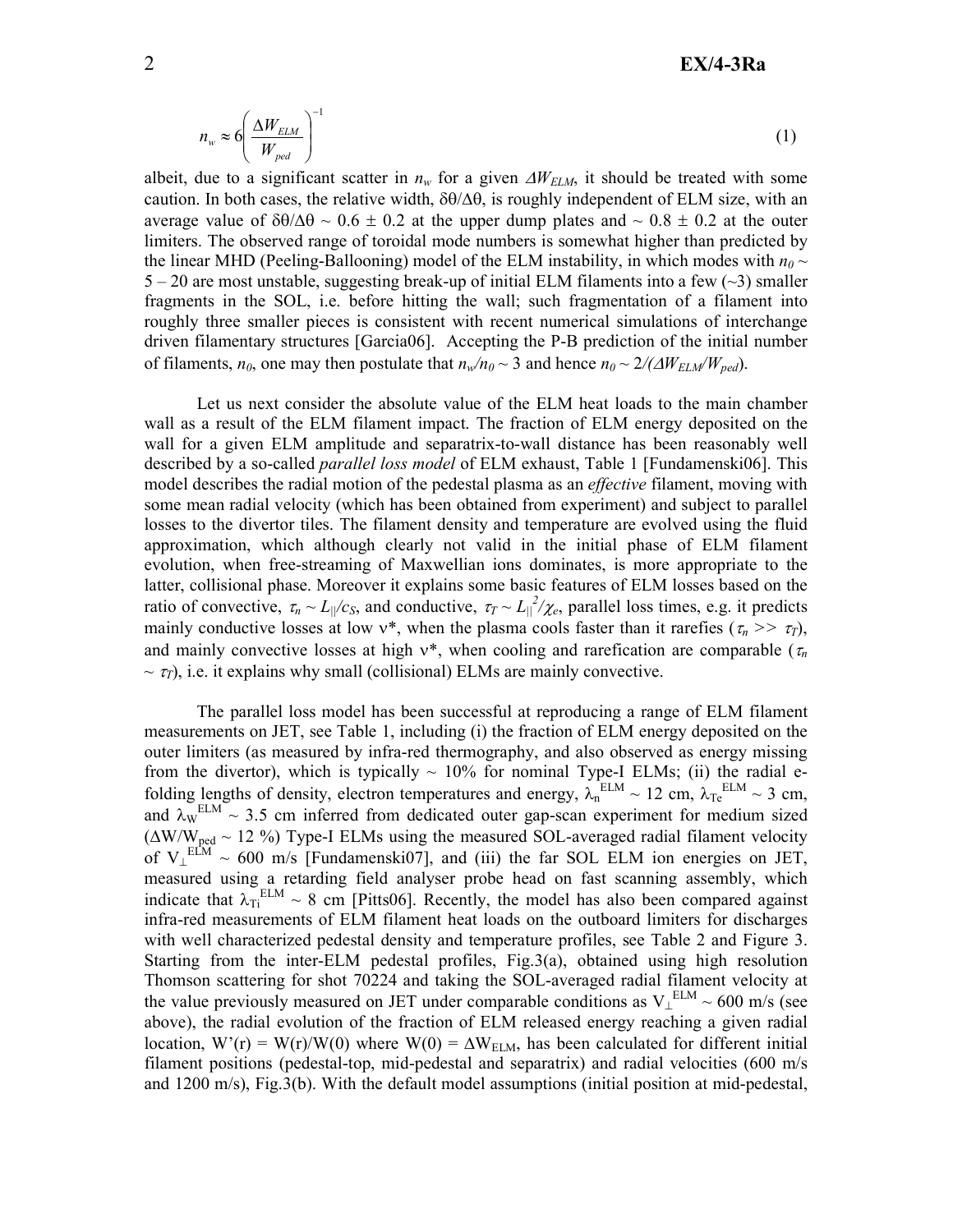$V_{\perp}^{ELM}$  ~ 600 m/s), the model predicts 9.4% of the ELM energy reaching the wall, in excellent agreement (in view of a range of approximations) with the measured value of 8.8%.

Another important observation, against which this model must be tested is the direct measurement of the pedestal plasma  $n_e$  and  $T_e$  evolution and formation of filaments during an ELM. Such measurements on JET, indicate that for nominal Type-I ELM conditions ( $\Delta W_{\text{ELM}}$  $\sim$  100 kJ), the inferred energy density in a single filament observed at  $\sim$  5-7 cm from the pedestal top, i.e. 1-3 cm in the SOL, is roughly 3 kJ; here the radial size of the filament was measured as *l*<sub>⊥</sub> ~ 5 cm, the poloidal is taken as *l*<sub>∧</sub> ~ 3*l*<sub>⊥</sub> ~ 15 cm, a uniform distribution of *n<sub>e</sub>*, *T<sub>e</sub>* and *T<sub>i</sub>*  $\sim$  2*T<sub>e</sub>* along its length of 2πRq<sub>95</sub>  $\sim$  50 m is assumed [Beurskens08]. If ten such filaments are present ( $n_0 \sim 10$ ), then their energy content at  $r - r_{ped} \sim 5$ -7 cm is 30 kJ, or ~ 30% of the ELM. This is in fair agreement with model predictions (with same assumptions as above), Fig.3(b), which predicts  $\sim$  20-30% of the released ELM energy at that radial location.

Crucially, the fraction of ELM energy observed at the limiters (∆*r* ~ 5 cm) increases with relative ELM size, e.g. from ~ 5% for  $\Delta W \sim 250$  kJ ( $\Delta W/W_{ped} \sim 0.09$ ) to ~ 10% for  $\Delta W \sim 500$ kJ ( $\Delta$ W/W<sub>ned</sub> ~ 0.18) [Pitts08], see Table 2; similar conclusions have been drawn earlier based on the deficit of the ELM energy reaching the divertor targets [Loarte07, Pitts07]. This observation suggests that smaller ELM filaments travel slower, i.e. have a lower radial Mach number, since for dominant convective losses, as appropriate to the far-SOL, one finds

$$
\frac{\lambda_{W}^{ELM}}{L_{\parallel}} \approx \frac{V_{\perp}^{ELM}}{c_{S}} = M_{\perp}^{ELM}, \qquad f_{wall}^{ELM} = \frac{W_{wall}^{ELM}}{\Delta W_{ELM}} \approx \exp\left(-\frac{0.5\Delta_{ped} + \Delta_{SOL}}{\lambda_{W}^{ELM}}\right) \tag{2}
$$

where  $\lambda_W^{ELM}$  is the (SOL-averaged) decay length of ELM filament energy, and  $f_{wall}^{ELM}$  is the fraction of the ELM energy reaching the wall. Interchange dynamics, which are expected to dominate the ELM filament motion, predict that *M*⊥ should increase as the square-root of the perpendicular filament size and the relative pressure perturbation [Garcia06],

$$
M_{\perp}^{\text{int}} = \frac{V_{\perp}^{\text{int}}}{c_s} = \left(\frac{2l}{R} \frac{\Delta p}{p_0}\right)^{1/2} \tag{3}
$$

where *l* is the perpendicular size of the filament, *R* is the major radius, ∆*p* is the pressure perturbation due to the filament and  $p<sub>0</sub>$  is the background pressure. The perpendicular size of the filament may be related to the relative ELM amplitude, ∆*WELM/Wped*, as follows,

$$
\frac{\Delta W_{ELM}}{W_{ped}} = \frac{\Delta V}{V} = \frac{2\pi\kappa a\Delta r}{\pi\kappa a^2} = 2\frac{\Delta r}{a}, \quad \frac{W_{fil}}{W_{ped}} = \frac{V_{fil}}{V} = \frac{q a\kappa \Delta r \Delta \theta}{\pi\kappa a^2} = \frac{\Delta \phi}{\pi} \frac{\Delta r}{a} = \frac{2}{n_0} \frac{\Delta r}{a} = \frac{1}{n_0} \frac{\Delta W_{ELM}}{W_{ped}} \tag{4}
$$

where  $W_{ped} = 3/2 \times p_{ped}V$ ,  $\Delta W_{ELM} = 3/2 \times p_{ped} \Delta V$ , and  $W_{fil} = 3/2 \times p_{ped} V_{fil}$  are the pedestal, ELM and ELM filament energies, respectively, *V,* ∆*V* and *Vfil* are the plasma, ELM-affected and filament volumes,  $\Delta r$  and *a* are the ELM-affected and plasma minor radii,  $m_0 = 2\pi/\Delta\theta$  and  $n_0$  $= 2\pi/\Delta\phi$  are the initial poloidal and toroidal mode numbers of the ELM,  $q = m_0/n_0$  is the safety factor and  $\kappa$  is the plasma elongation (typically q ~ 3 and  $\kappa \sim 1.5$ ). Since the scaling (3) was derived for a circular, Gaussian filament shape, exp( $-(x/l)^2$ ), one is justified in treating the size scaling as a free parameter, i.e.

$$
l \approx l_{\perp}^{\gamma} l_{\wedge}^{1-\gamma} \approx (\Delta r)^{\gamma} (a \Delta \theta)^{1-\gamma}, \tag{5}
$$

where  $\gamma = 0.5$  corresponds to equal scaling with radial and poloidal widths and  $\gamma = 0$  to a purely poloidal scaling; since the poloidal gradient is the main driving term [Garcia06], the latter choice ( $\gamma = 0$ ) may be taken as the default Ansatz. However, equation (1) implies that

$$
\frac{l_{\perp}}{a} \approx \frac{c_{\perp} \Delta r}{a} \approx \frac{3c_{\perp}}{n_{w}} \approx \frac{c_{\perp}}{n_{0}}, \qquad \frac{l_{\wedge}}{a} \approx \frac{c_{\wedge} a \kappa \Delta \theta}{a} \approx \frac{2\pi \kappa c_{\wedge}}{n_{0}q}, \qquad \frac{l_{\wedge}}{l_{\perp}} \approx \frac{2\pi \kappa c_{\wedge}}{q c_{\perp}} \approx 3 \frac{c_{\wedge}}{c_{\perp}} \sim 3 \tag{6}
$$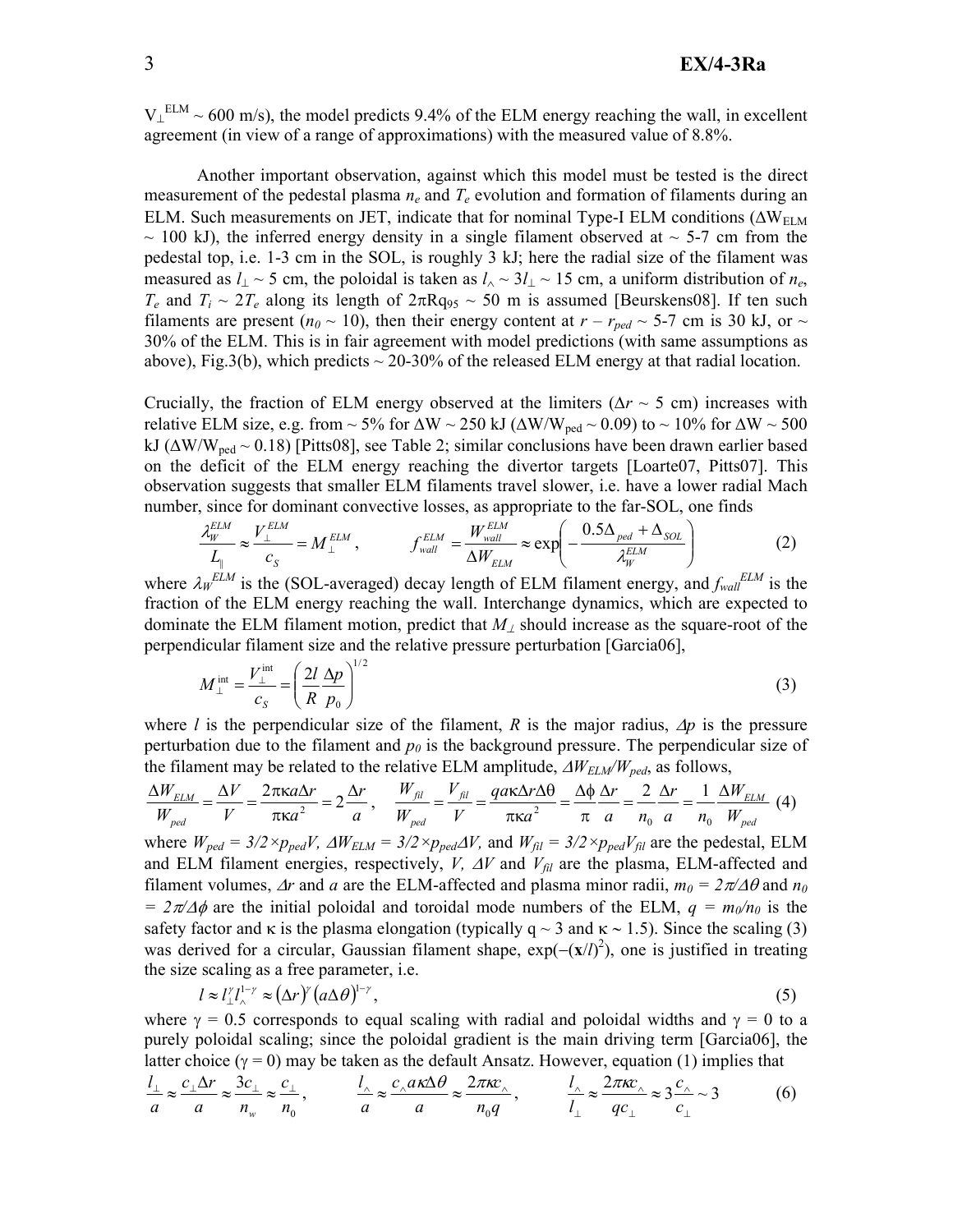# EX/4-3Ra

where  $c_{\perp}$  and  $c_{\wedge}$  are assumed to be comparable, so that the *initial* filament aspect ratio,  $l_{\wedge}/l_{\perp}$ , is independent of  $n_0$  and hence of  $\Delta W_{ELM}/W_{ped}$ . A similar result, with  $l_A / l_A \sim 3$ , was also obtained based on measurements of *l*<sup>∧</sup> and *l*⊥ on several tokamaks [Kirk07]; this agreement can be interpreted as supporting evidence for the inverse scaling in equation (1), which was based on data with a relatively high scatter. It is interesting to note that the JET infra-red measurements of ELM filament heat loads indicate that the filament aspect ratio changes to *l*<sup>∧</sup>  $\ell/\ell \approx 2\pi \kappa c_0/3ac$ <sub>/</sub> ~ 1 by the time they make contact with the wall, i.e. the filaments appear to change from being poloidally elongated to roughly circular as they travel through the SOL.

Let us briefly comment on the relative pressure perturbation due the ELM filaments, <sup>∆</sup>*p/p0*. In the "effective" filament approach we may estimate this initial relative perturbation as a ratio of pedestal and separatrix pressures. Assuming that pedestal pressure is determined by the width of the pedestal and that the ideal ballooning limit remains roughly the same for different sized Type-I ELMs, one may expect it to be only weakly dependent of ELM size, i.e.  $\Delta p/p_0 \sim p_{ped}/p_{sep} \sim (\Delta W_{ELM}/W_{ped})^{\delta}$ , with  $0 \le \delta \le 1$ . While this has yet to be experimentally confirmed, one may note that ∆*WELM/Wped* decreases with pedestal collisionality roughly as ~  $v_{\text{ped}}^*$ , where  $v_{\text{ped}}^* \sim qRn_{\text{ped}}/T_{\text{ped}}^2$ . Assuming that  $n_{\text{ped}}$  is set by the Greenwald density and  $v_{\text{ped}}^*$  varies due to  $T_{\text{ped}}$ , one may write  $v_{\text{ped}}^* \propto p_{\text{ped}}^2$  and hence  $\Delta W_{\text{ELM}}/W_{\text{ped}} \propto p_{\text{ped}}^{0.8}$ , which would give  $\delta \sim 1.25$ , if  $p_{sep} \sim const.$  However, the expected increase of  $p_{sep}$  with  $\Delta W_{ELM}/W_{ped}$ would likely compensate for this rise in *pped* giving a much lower, perhaps even negative, δ. Clearly more measurements are required to address this important point.

Combining the above results, one finds a general expression for the interchange scaling of the radial Mach number of ELM filaments,

$$
M_{\perp}^{\text{int}} \sim \left(\frac{2l_{\perp}^{\gamma}l_{\wedge}^{1-\gamma}}{a/\varepsilon} \frac{p_{\text{ped}}}{p_{\text{sep}}}\right)^{1/2} \sim \left[2\varepsilon \left(\frac{2\pi}{q}\right)^{1-\gamma} \frac{1}{n_0} \frac{p_{\text{ped}}}{p_{\text{sep}}}\right]^{1/2} \sim \left[\varepsilon \left(\frac{2\pi}{q}\right)^{1-\gamma} \left(\frac{\Delta W_{\text{ELM}}}{W_{\text{ped}}}\right)^{1+\delta}\right]^{1/2} \tag{7}
$$

where  $\varepsilon = a/R$ ; for default values  $\gamma = \delta = 0$  this yields  $M_{\perp}^{int} \sim (2\pi\varepsilon/q)^{1/2} ( \Delta W_{ELM}/W_{ped})^{1/2}$ . Note that the scaling with ELM amplitude is independent of  $\gamma$ , due to the observed constancy of the initial filament aspect ratio, (6). This prediction compares favourably with exponents inferred from measurements on JET using turbulence transport probes [Silva08]:  $M_{\perp}^{int} \sim$  $(\Delta W_{ELM}/W_{ped})^{\alpha}$ ,  $\alpha \sim 0.3$ -0.4; the divertor energy deficit [Pitts07, Fundamenski07, Kirk07]:  $\alpha \sim$ 0.3-0.5; and direct infra-red measurements of heat loads on the outboard limiters,  $\alpha \sim 0.4$ . This last value is easily derived from the data in Table 2, from [Pitts08], by noting that *fELM wall* ~ 5 and 10 % for *<*∆*WELM> ~* 250 and 500 kJ, and/or ∆W/Wped ~ 0.09 and 0.18, which yields  $\lambda_W$ <sup>ELM</sup> of 23 mm and 30 mm, respectively, and using equation (2) with  $M_\perp^{int} \sim ( \Delta W_{ELM}/W_{ped} )^{\alpha}$ to find  $\alpha \approx 0.4$ . This value will be adopted below for the extrapolation to ITER.

The above results suggest the interchange scaling (7) slightly overestimates the exponent  $\alpha$ , unless the ratio of pedestal and separatrix pressures decreases weakly with ELM amplitude ( $\delta \sim$  – 0.2); at present this ratio has not been accurately measured and we assume that  $|\delta| \ll 1$ . More likely, sheath dissipative effects modify the interchange scaling with ELM amplitude, reducing  $\alpha$  below  $0.5 + \delta$  [Fundamenski08]. The predictions of  $M_{\perp}^{int}$  increasing with  $\varepsilon$  and decreasing with  $q$ , are yet to be tested, although the former is consistent with results from MAST (ε ~ 1) in which higher  $M<sub>⊥</sub><sup>int</sup>$  are measured than in convential tokamaks  $(\epsilon \sim 1/3)$  [Kirk07]. Finally, equation (7) can also explain why Type-III ELMs deposit far less energy to the wall in terms of the drop in pedestal pressure in the I-III transition, i.e.  $p_{\text{neq}}/p_{\text{sen}}$ is smaller by roughly a factor of 2 in Type-III compared to Type-I ELMs.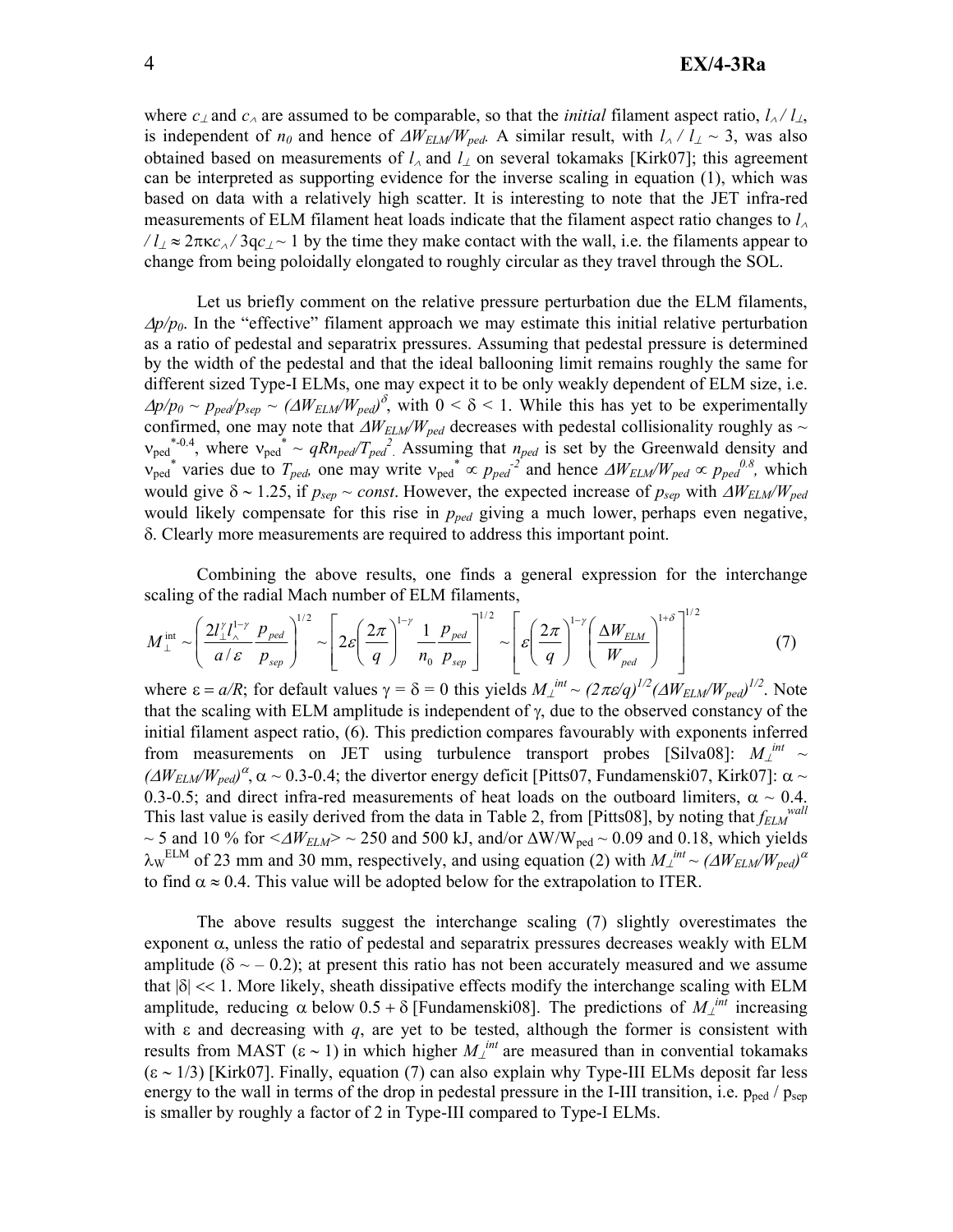#### 3. ELM filament heat loads on ITER

The JET results may be used to predict the average ELM filament heat loads on the first wall in the reference ITER scenario (4 keV pedestal, q<sup>95</sup> ≈ 3). For given values of ∆*r* and ∆*W/Wped*, the fraction of ELM energy to the wall on ITER may be approximated to lowest order using equation (2). Extrapolating directly from JET measurements, the perpendicular Mach number and the ELM filament energy width,  $\lambda_W^{ELM} \approx L_{||} M_{\perp}^{ELM}$ , equation (2), may be estimated as

$$
M_{\perp}^{ITER} / 0.0016 \approx \lambda_{W}^{ELM,ITER} [cm] / 2 \times 2.5 \approx \left(\frac{3}{q_{95}}\right)^{\frac{1-\gamma}{2}} \left(\frac{\Delta W_{ELM} / W_{ped}}{0.12}\right)^{0.4},\tag{8}
$$

which is a generalization of the expression suggested in [Fundamenski07]; in the above we used the JET value of  $\lambda_W^{ELM} \sim 3$  cm obtained for  $\Delta W/W_{ped} \sim 0.12$  and  $q_{95} \approx 3$ , as well as the fact that  $L_{\parallel} \sim \pi q_{95} R$  is twice as large on ITER than on JET due to the larger major radius.

The fraction of ELM energy reaching the wall in ITER is predicted using these two methods, Fig.5: (i) a simple exponential decay, combining equations (2) and (8), Fig.5(a) and (ii) the parallel loss model with radial velocity scaled according to equation (8), i.e.

$$
V_{\perp}^{ITER}[m/s] \approx 600 \left(\frac{2}{0.8}\right)^{1/2} \left(\frac{3}{q_{95}}\right)^{\frac{1-\gamma}{2}} \left(\frac{\Delta W_{EM} / W_{ped}}{0.12}\right)^{0.4}
$$
 (9)

where the ratio inside the square-root reflects the temperatures at mid-pedestal conditions, 2 keV in ITER vs 800 eV in JET, Fig.5(b). Here we set  $\Delta_{\text{ped}}/2 = 2.5$  cm,  $\Delta_{\text{SOL}} = 5$  cm to the upper baffle and  $\Delta_{\text{SOL}}$  = 15 cm to the outer limiter. The former method predicts *W*' ~ 23% and 0.8% reaching the upper baffle for natural ( $\Delta W_{ELM}$  =20 MJ,  $W_{ped}$  = 150 MJ,  $\Delta W/W_{ped}$  ~ 13.3%) and mitigated ( $\Delta W_{ELM}$  = 1 MJ,  $\Delta W/W_{ped}$  ~ 0.66%) ELMs, respectively, and  $W' \sim 3\%$ and  $\sim 10^{-5}$  reaching the outer limiter, Fig.5(a). The latter, more accurate method, also predicts  $W' \sim 25\%$  for the natural ELMs, but a substantially higher value,  $W' \sim 4\%$ , for the mitigated ELMs at the outer baffle, Fig.5(b). As ever, it should be stressed that, considering both the number of assumptions and the scatter in the available data, the accuracy of the above predictions is difficult to assess, and is probably no better than a factor of 2.

### 4. Conclusions

On the basis of the above analysis one may conclude that  $\sim$  4% and  $\sim$  25% of the ELM energy will reach the main chamber in ITER for mitigated (1 MJ) and unmitigated (natural, 20 MJ) ELMs, respectively, with the majority deposited on the upper baffle. Provided the smaller value, corresponding to  $\sim$  40 kJ/ELM or  $\sim$  800 kW (assuming  $f_{ELM}$  $\sim$  20 Hz) can be tolerated by the Beryllium armour tiles, the maximum ELM size on ITER would be determined by the heat load limits on divertor, rather than main chamber, PFCs.

## Acknowledgements

This work was funded jointly by the UK Engineering and Physical Sciences Research Council and by the European Communities under the contract of Association between EURATOM and UKAEA. The view and opinions expressed herein do not necessarily reflect those of the European Commission.

### References

[Beurskens08] M.Beurskens et al, these proceedings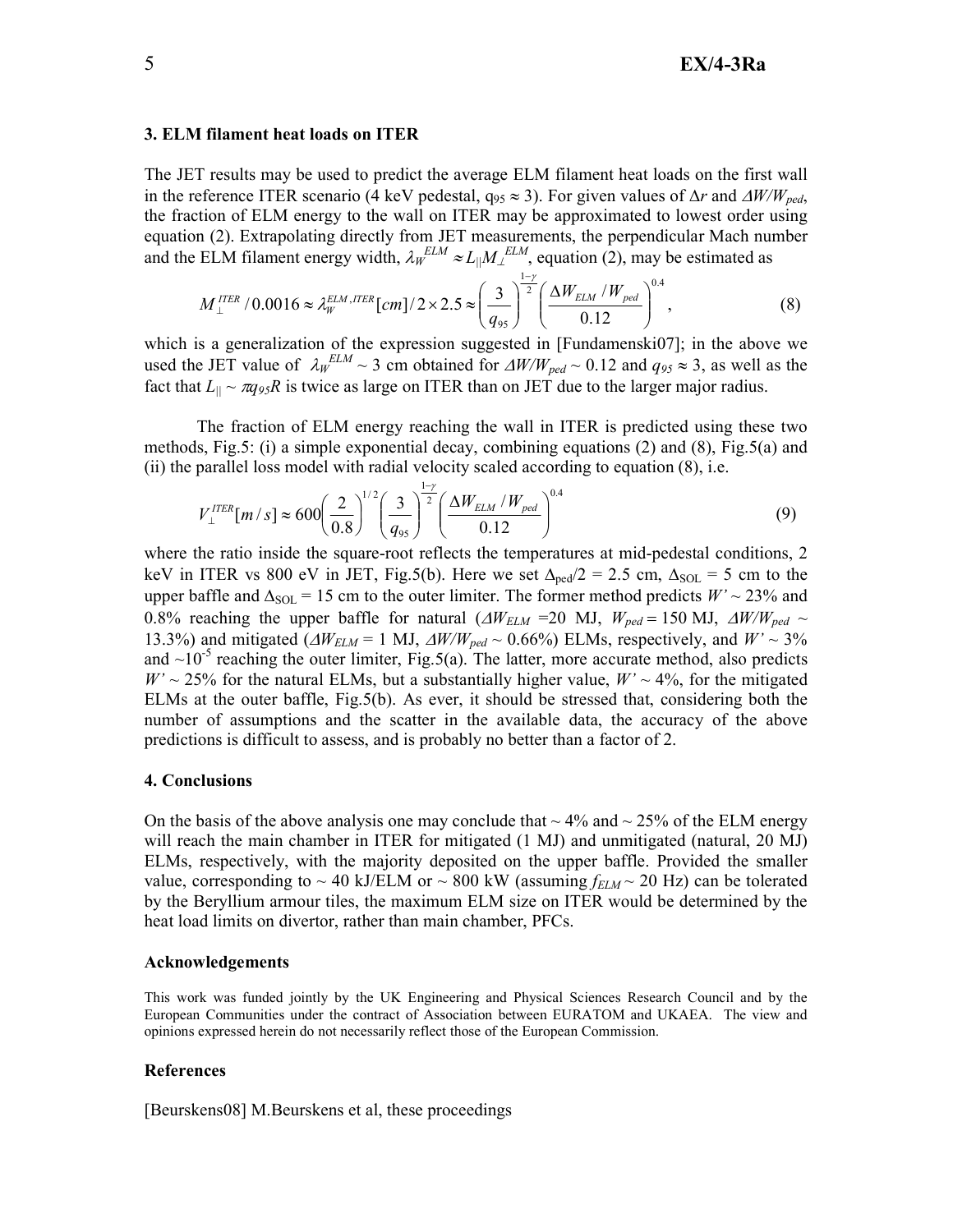[Fundamenski06] W. Fundamenski et al, *PPCF* (2006)

[Fundamenski07] W. Fundamenski et al, *J.Nucl.Mater* (2007)

[Fundamenski08] W.Fundamenski et al, submitted to *J.Nucl.Mater*

[Garcia06] O.E.Garcia et al, *Phys.Plasmas (*2006)

[Jakubowski08] M.Jakubowski et al, submitted to *J.Nucl.Mater*

[Kirk07] A.Kirk et al, Plasma.Phys.Control.Fusion 49 (2007) 1259

[Loarte07] A.Loarte et al, *EPS (2007)*, prep. PPCF.

[Pitts06] R.A.Pitts et al, Nuclear Fusion (2006)

[Pitts07] R.A.Pitts et al, Nuclear Fusion (2007);

[Pitts08] R.A.Pitts et al, submitted to *J.Nucl.Mater*, preprint as EFDA–JET–CP(08)02/24 [Silv08] C.Silva, private communication.

| <b>Experiment</b>                                                         | <b>Parallel loss model</b>                                                              |
|---------------------------------------------------------------------------|-----------------------------------------------------------------------------------------|
| Limiter probes $+TC$                                                      |                                                                                         |
| $T_e(r_{\text{lim}}) \sim 25-30 \text{ eV}$ ,                             | $T_e(r_{lim}) \sim 30$ eV,                                                              |
| $n_e$ ( $r_{lim}$ ) ~ 2.4×10 <sup>18</sup> m <sup>-3</sup>                | $n_e(r_{lim}) \sim 2.2 \times 10^{18}$ m <sup>-3</sup>                                  |
| $\lambda_{\text{n,max}} \sim 50$ mm, $\lambda_{\text{Te,max}} \sim 30$ mm | $\lambda_{\text{n.max}} \sim 47 \text{ mm}, \lambda_{\text{Te.max}} \sim 32 \text{ mm}$ |
| Nearly all power found on the divertor                                    | Fraction of ELM energy to limiter $\sim$ 5 %                                            |
| Outer gap scan + IR & TC:                                                 |                                                                                         |
| $\lambda_{\rm W}$ ~ 33-35 mm, $\lambda_{\rm W,max}$ ~ 22-24 mm            | $\lambda_{\rm W}$ ~ 36 mm, $\lambda_{\rm W,max}$ ~ 22 mm                                |
| RFA measurements of ion energies:                                         | $T_{i max}(r_{i im}) \sim 100$ eV,                                                      |
| $J_{sat}$ , $I_{coll}$ , $T_e$ (reproduced by model)                      | $T_{e,max}(r_{lim}) \sim 40$ eV,                                                        |
|                                                                           | $n_e(r_{\text{lim}}) \sim 4.3 \times 1018$ m-3                                          |
|                                                                           | $\lambda_{n,\max}$ ~ 48 mm, $\lambda_{\text{Ti,max}}$ ~ 52 mm                           |
|                                                                           | $\lambda_{\text{Te max}}$ ~ 30 mm, $\lambda_{\text{W}}$ ~ 32 mm                         |
|                                                                           | Fraction of ELM energy to limiter $\sim$ 15 %                                           |
| <b>ELM</b> energy deficit based on IR:                                    |                                                                                         |
| $\sim$ 30 % for $\sim$ 3 cm gap and $\Delta$ W/W $\sim$ 5 %               | $\sim$ 30 % based on $\lambda$ <sub>W</sub> <sup>ELM</sup> $\sim$ 35 mm                 |

*Table 1: Comparison between experimental measurements and parallel loss model predictions of ELM-wall contact on JET in four separate dedicated experiments [Fundamenski07].* 

| Pulse No. | $\Gamma_{\rm gas}$      | No.         | $\Sigma\Delta W_{\rm ELM}$ | $E_{lim}$ | $<\!\!\Delta W_{\rm ELM}\!\!>$ | $f_{lim}^{ELM} = \Sigma E_{lim} / \Sigma \Delta W_{ELM} =$     |
|-----------|-------------------------|-------------|----------------------------|-----------|--------------------------------|----------------------------------------------------------------|
|           | $(10^{22} \text{ e/s})$ | <b>ELMs</b> | (MJ)                       | (MJ)      | (kJ)                           | $\langle E_{\rm lim}\rangle/\langle \Delta W_{\rm ELM}\rangle$ |
| 70221     | 1.47                    | 133         | 29.7                       | 1.49      | 224                            | 5.3                                                            |
| 70222     | 1.24                    | 87          | 23.9                       | 1.02      | 275                            | 4.3                                                            |
| 70223     | 0.89                    | 50          | 18.0                       | 0.85      | 360                            | 4.7                                                            |
| 70224     | 0.38                    | 16          | 8.34                       | 0.71      | 521                            | 8.8                                                            |
| 70225     | $\mathbf{0}$            | 30          | 14.9                       | 1.37      | 497                            | 9.2                                                            |
| 70226     | $\mathbf{0}$            | 24          | 12.7                       | 1.49      | 528                            | 11.8                                                           |

*Table 2: Summary of results of a dedicated experiment measuring Type-I ELM heat loads to the outer limiters in six identical discharges with different levels of gas fuelling. Reproduced from[Pitts08].*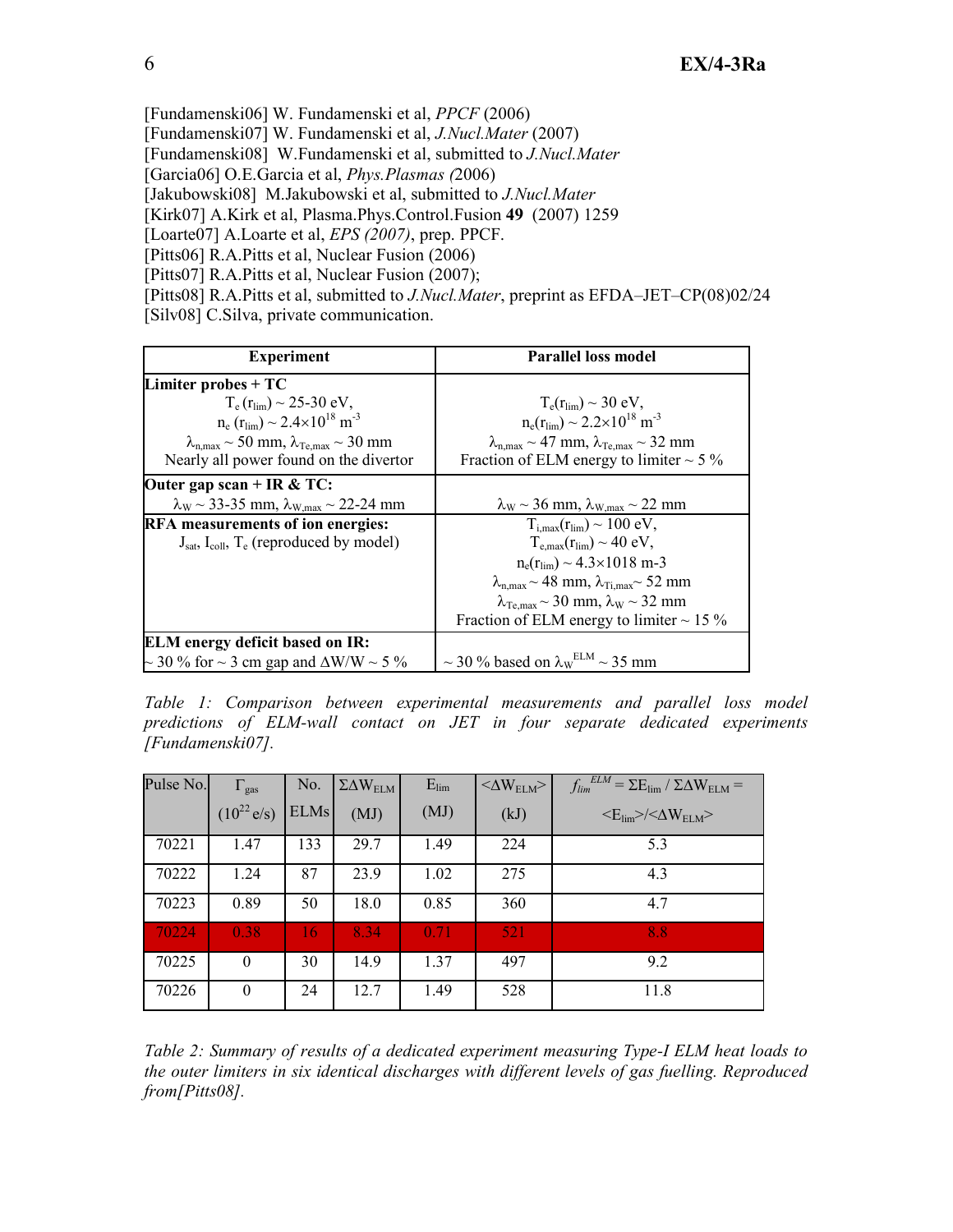

*Figure 1: IR image during a Type-I ELM (left), pre-ELM magnetic equilibrium (middle) and ELM-filament footprint and pre-ELM magnetic field (right)[Jakubowski08].* 



*Figure 2: Variation of filament footprints structure with ELM size for the outer limiters (a) and upper dump plates (b): top - footprint width, middle - toroidal mode number at the wall radius, nw, bottom - fraction of the filament imprint width to the separation of the filaments. Reproduced from [Jakubowski08].*